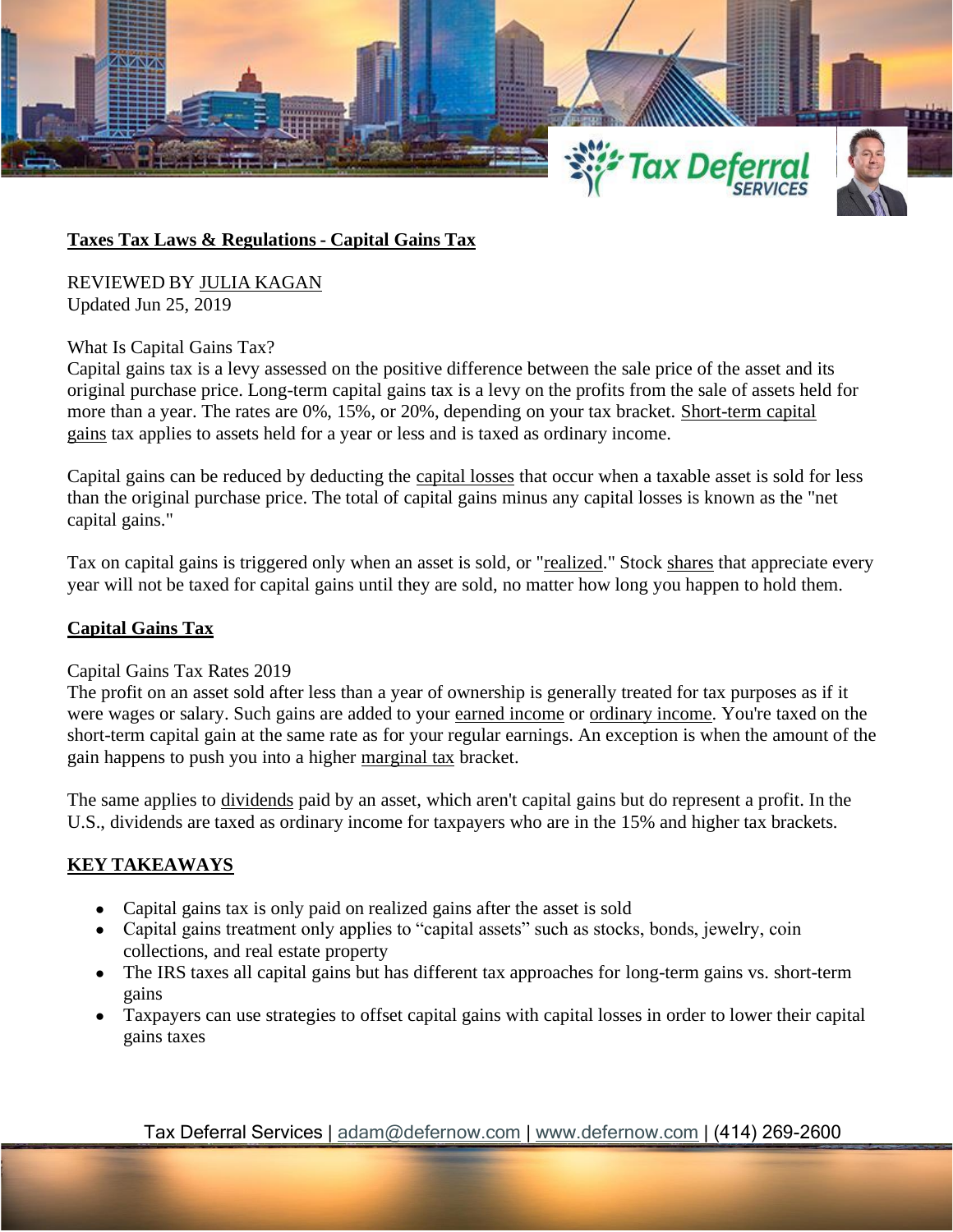

A different system applies, however, for long-term capital gains. The tax you pay on assets held for more than a year and sold at a profit varies according to a rate schedule based on income thresholds. For 2019, those rates are shown in the table below:

| <b>TAX RATES FOR LONG-TERM CAPITAL GAINS</b>   |                |                         |                |
|------------------------------------------------|----------------|-------------------------|----------------|
| <b>Filing Status</b>                           | $0\%$          | 15%                     | 20%            |
| Single                                         | Up to \$39,375 | \$39,376 to \$434,550   | Over \$434,550 |
| Head of household                              | Up to \$52,750 | \$\$52,751 to \$461,700 | Over \$461,700 |
| Married filing jointly and<br>surviving spouse | Up to \$78,750 | \$78,751 to \$488,850   | Over \$488,850 |
| Married filing separately                      | Up to \$39,375 | \$39,376 to \$244,425   | Over \$244,425 |

Here's how much you'll pay in 2019 on the gains from taxable assets you've held for a year or more.

The tax rates for long-term capital gains are consistent with the trend to capital gains being taxed at lower rates than individual income, as [this chart from the Tax Policy Center](https://www.taxpolicycenter.org/briefing-book/how-are-capital-gains-taxed) demonstrates.

Special Capital Gains Rates and Exceptions

Some categories of assets get different capital-gains treatment than the norm.

# **Collectibles**

Gains on collectibles, including art, antiques, jewelry, precious metals, and stamp collections, are taxed at a 28% rate, regardless of your income. So, if you're in a lower bracket than 28%, you'll be levied at this higher tax rate. If you're in a tax bracket with a higher rate, your capital gains taxes will be limited to the 28% rate.

# **Owner-Occupied Real Estate**

Real estate capital gains are taxed under a different standard if you're selling your [principal residence.](https://www.investopedia.com/terms/p/principalresidence.asp) Here's how it works: \$250,000 of an individual's capital gains on the sale of a home are excluded from taxable income (\$500,000 for those married filing jointly). This applies so

long as the seller has owned and lived in the home for two years or more. However, unlike with some other investments, capital losses from the sale of [personal property,](https://www.investopedia.com/terms/p/personalproperty.asp) such as a home, are not deductible from gains.

Here's how it can work. A single taxpayer who purchased a house for \$200,000 and later sells his house for \$500,000 had made a \$300,000 profit on the sale. After applying the \$250,000 exemption, he must report a capital gain of \$50,000, which is the amount subject to the capital gains tax. In most cases, significant repairs

Tax Deferral Services | [adam@defernow.com](mailto:adam@defernow.com) | [www.defernow.com](http://www.defernow.com/) | (414) 269-2600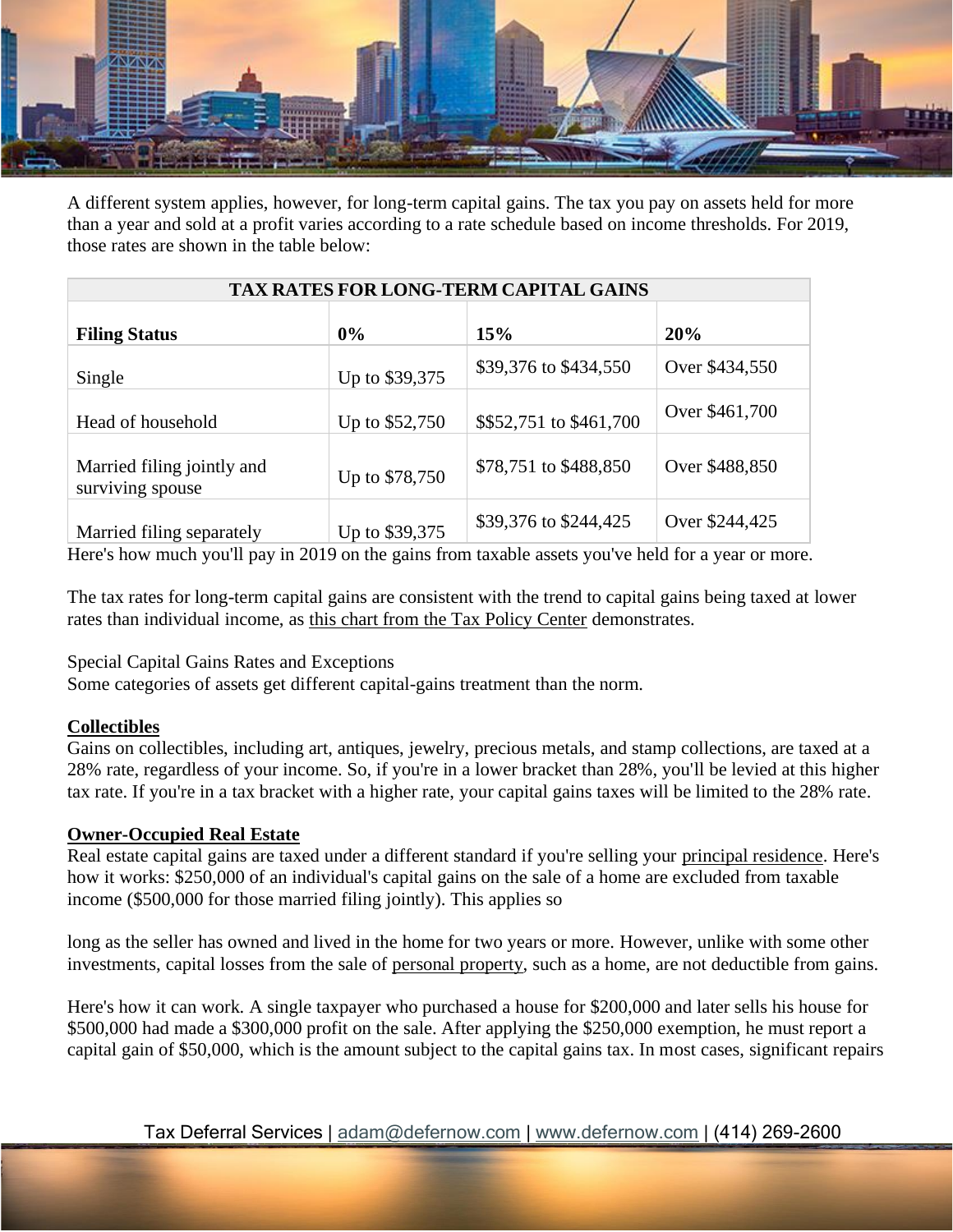

and improvements can be added to the base cost of the house, thus reducing even more the amount of taxable capital gain.

## **Investment Real Estate**

Investors who own real estate are often allowed to take depreciation deductions against income to reflect the steady deterioration of the property as it ages. (This decline in the home's condition is unrelated to a possible appreciation in the value of the entire property driven by the real-estate market.)

The deduction for depreciation essentially reduces the amount you're considered to have paid for the property in the first place. That in turn can increase your taxable capital gain if you sell the property. That's because the gap between the property's value after deductions and its sale price will be greater.

For example, if you paid \$100,000 for a building and you're allowed to claim \$5,000 in depreciation, you'll be treated subsequently as if you'd paid \$95,000 for the building. The \$5,000 is then treated in a sale of the real estate as [recapturing those depreciation deductions.](https://www.fool.com/taxes/2018/02/12/a-quick-guide-to-your-1099-div-tax-form.aspx) The tax rate that applies to the recaptured amount is 25%. So, if the person then sold the building for \$110,000, there would be total capital gains of \$15,000. Then, \$5,000 of the sale figure would be treated as a recapture of the deduction from income. That recaptured amount is taxed at 25%. The remaining \$10,000 of capital gain would be taxed at one of the 0%, 15%, or 20% rates indicated above.

# **Investment Exceptions**

You may be subject to another levy, the [net investment income tax,](https://www.irs.gov/newsroom/questions-and-answers-on-the-net-investment-income-tax) if your income is high. This tax imposes an additional 3.8% of taxation on your [investment income,](https://www.investopedia.com/ask/answers/032715/what-difference-between-capital-gains-and-investment-income.asp) including your capital gains, if your [modified](https://www.investopedia.com/terms/m/magi.asp)  [adjusted gross income](https://www.investopedia.com/terms/m/magi.asp) (not your taxable income) exceeds certain maximums. Those threshold amounts are \$250,000 if married and filing jointly, or a surviving spouse; \$200,000 if you're single or a head of household; and \$125,000 if married, filing separately.

Investors who are near retirement should plan carefully when selling profitable assets to make sure they don't raise their taxes through paying capital gains tax. Computing Your Capital Gains

[Capital losses](https://www.investopedia.com/terms/c/capitalloss.asp) can be deducted from capital gains to yield your taxable gains, if any, for the year. The calculations become more complex, though, if you've incurred capital gains and capital losses on both shortterm and long-term investments.

First, it's necessary to add all like-kind gains and losses together. All short-term gains must be reconciled to yield a total short-term gain. Then the short-term losses are totaled. Finally, long-term gains and losses are tallied.

Tax Deferral Services | [adam@defernow.com](mailto:adam@defernow.com) | [www.defernow.com](http://www.defernow.com/) | (414) 269-2600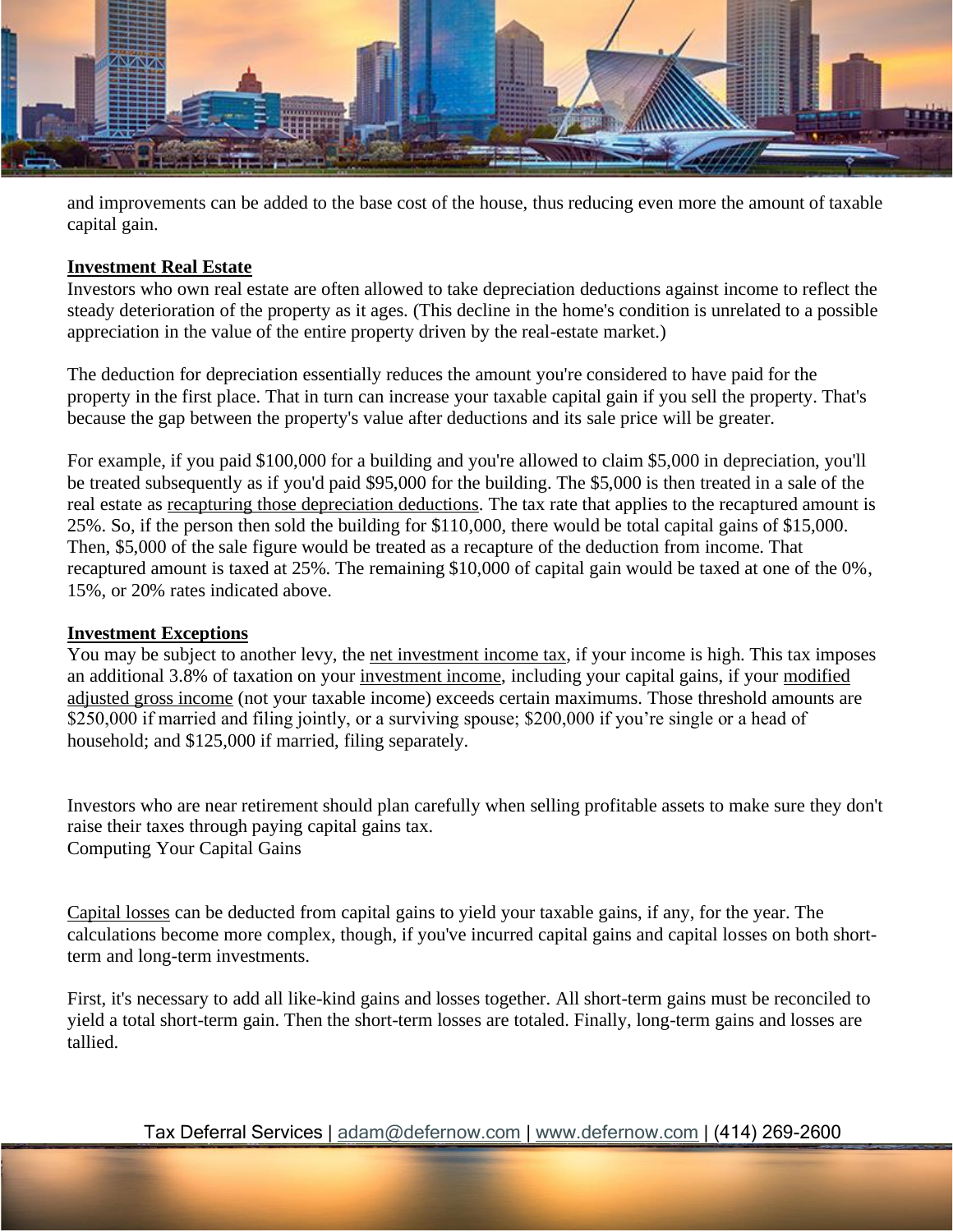

The short-term gains are netted against the short-term losses to produce a net short-term gain or loss. The same is done with the long-term gains and losses. Finally, these two numbers, for the short-term and longterm, are reconciled to produce the final net capital gain (or loss) that is reported on the tax return.

Most individuals figure their tax (or have pros do it for them) using software that automatically makes computations. But you can use a [capital gains calculator](https://www.calcxml.com/calculators/inc06) to get a rough idea of what you may pay on a potential or actualized sale.

## **Capital Gains Tax Strategies**

The capital gains tax effectively reduces the overall return generated by the investment, of course. But there is a legitimate way for some investors to reduce or even eliminate their net capital gains taxes for the year.

The simplest of strategies is to simply hold assets for more than a year before selling them. That's wise because the tax you will pay on long-term [capital gains is generally lower than for short-term gains.](https://www.investopedia.com/articles/personal-finance/101515/comparing-longterm-vs-shortterm-capital-gain-tax-rates.asp)

# **1. Use Any Excess in Capital Losses in Other Ways**

Capital losses will offset capital gains and effectively lower capital gains tax for the year. But what if the losses are greater than the gains? Two options are open. If losses exceed gains by up to \$3,000, you may claim that amount against your income. The loss even rolls over, and any excess loss not used in the current year can be deducted from income to reduce your [tax liability](https://www.investopedia.com/terms/t/taxliability.asp) in future years.

Let's consider the example of an investor who realized a gain of \$5,000 from the sale of some securities, while also incurring a loss of \$20,000 from selling others. The capital loss can be used to cancel out tax liability for the \$5,000 gain. The remaining capital loss of \$15,000 can then be used to offset income, and thus the tax on those earnings. If the investor's annual income is \$50,000, they can, in the first year, report \$50,000 minus a maximum annual claim of \$3,000. That makes a total of \$47,000 in taxable income. The investor still has \$12,000 of capital losses and so could deduct the \$3,000 maximum from their taxable income for the next four years.

However, be mindful of selling securities at a loss to realize a tax advantage, before turning around and buying much the same investment all over again. If you do that within 30 days or less, you could run afoul of the IRS [wash-sale rule](https://www.investopedia.com/terms/w/washsalerule.asp) against such a sequence of transactions.

Material capital gains of any kind [must be reported](https://www.investopedia.com/ask/answers/081514/when-would-i-have-fill-out-schedule-d-irs-form.asp) to the IRS on a [Schedule D form.](https://www.investopedia.com/terms/s/scheduled.asp) Consider enlisting the help of an accountant or other financial advisor.

*Capital losses can be rolled forward to subsequent years to reduce any income in the future and lower a taxpayer's tax burden.*